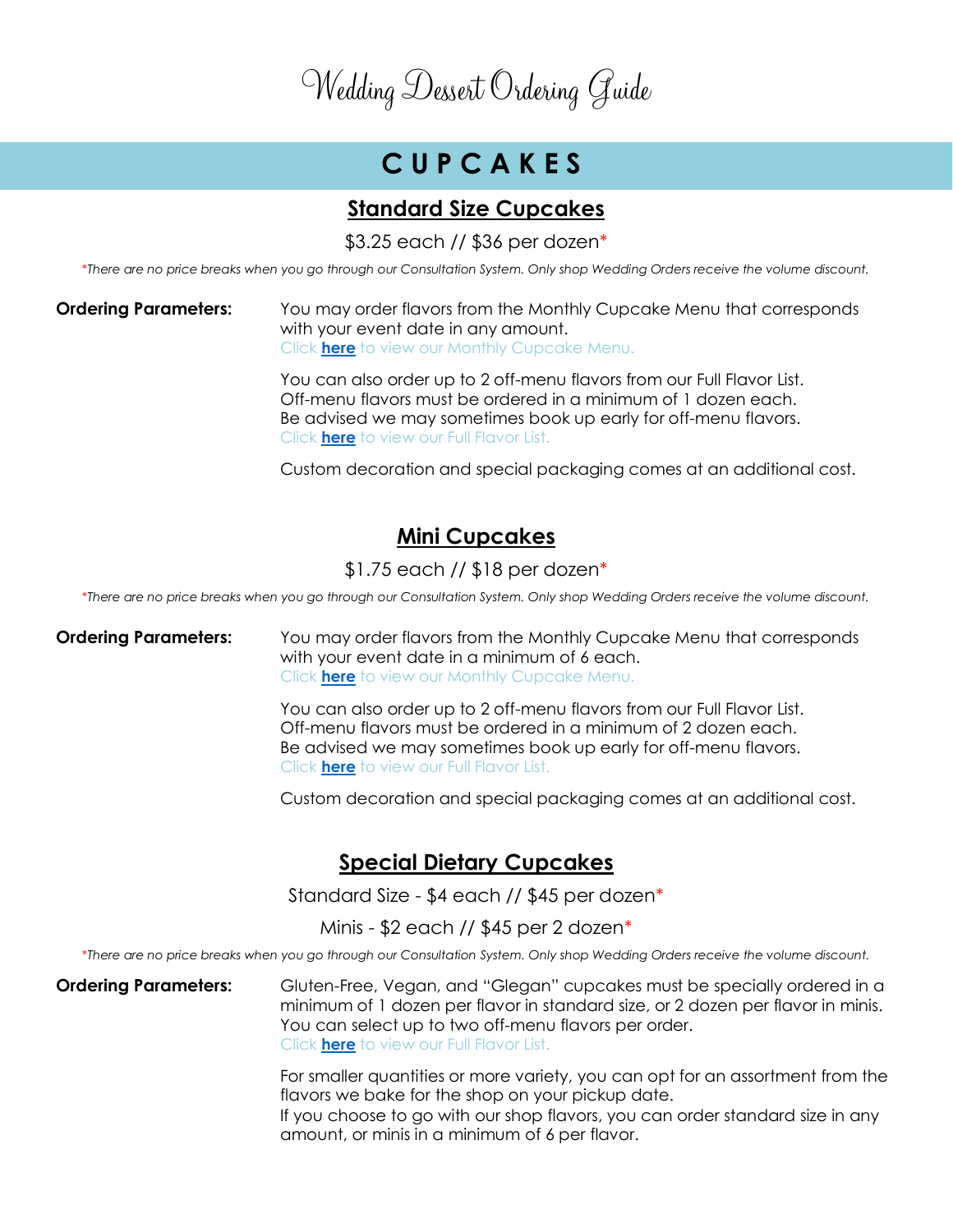# **F R E N C H M A C A R O N S**

#### \$1.75 each

Custom colors/designs come at an additional cost

**Ordering Parameters:** Macarons must be specially ordered in a minimum of 2 dozen per flavor.

Custom-colored macarons must be ordered in a minimum of 2 dozen per color.

#### **Flavor Options:**

- Vanilla Bean **Birthday Cake** Key Lime Raspberry Lemon Coconut Lime Pistachio Strawberries & Champagne Creamsicle Salted Caramel Hazelnut (Nutella) PB&J Peach **Mango** Mango Caramel Apple Strawberry Margarita **Coconut** Coconut **Passion Fruit** Almond Salted Caramel Brownie Pumpkin *(fall only)* Reese's Cup **Strawberry Strawberry Apple Cider** Snickerdoodle **Mixed Berry (Very Berry)** Raspberry Lemonade Cookie Dough \**(not gluten-free)* Cookie Butter *\*(not gluten-free)* Irish Cream Double Chocolate **Chocolate Strawberry** Peanut Butter Tandy Chocolate Raspberry Chocolate Peppermint Almond Raspberry Mocha Peeps Margarita Chocolate Bourbon Blueberry Cheesecake Cadbury Crème *(spring only)* Rainbow Sherbet **Fruity Pebbles** Fruity Pebbles Sugar Cookie *\*(not gluten-free)* Very Berry Chocolate **Ice Cream** Ice Cream Neapolitan
	-
- Cherry Limeade Cotton Candy Cosmic Brownie *\*(not gluten-free)*

### **Macaron Favors**

\$4 - \$8 each

Macaron favors are specially packaged for convenience and easy distribution to guests at your event. The macarons themselves can be specially colored/garnished to fit your celebration's color scheme, and custom stickers can be designed for the packaging to your specifications.

**Ordering Parameters:** Macaron favor packs must be ordered in a minimum of 2 dozen.

Ask us about our macaron favor options.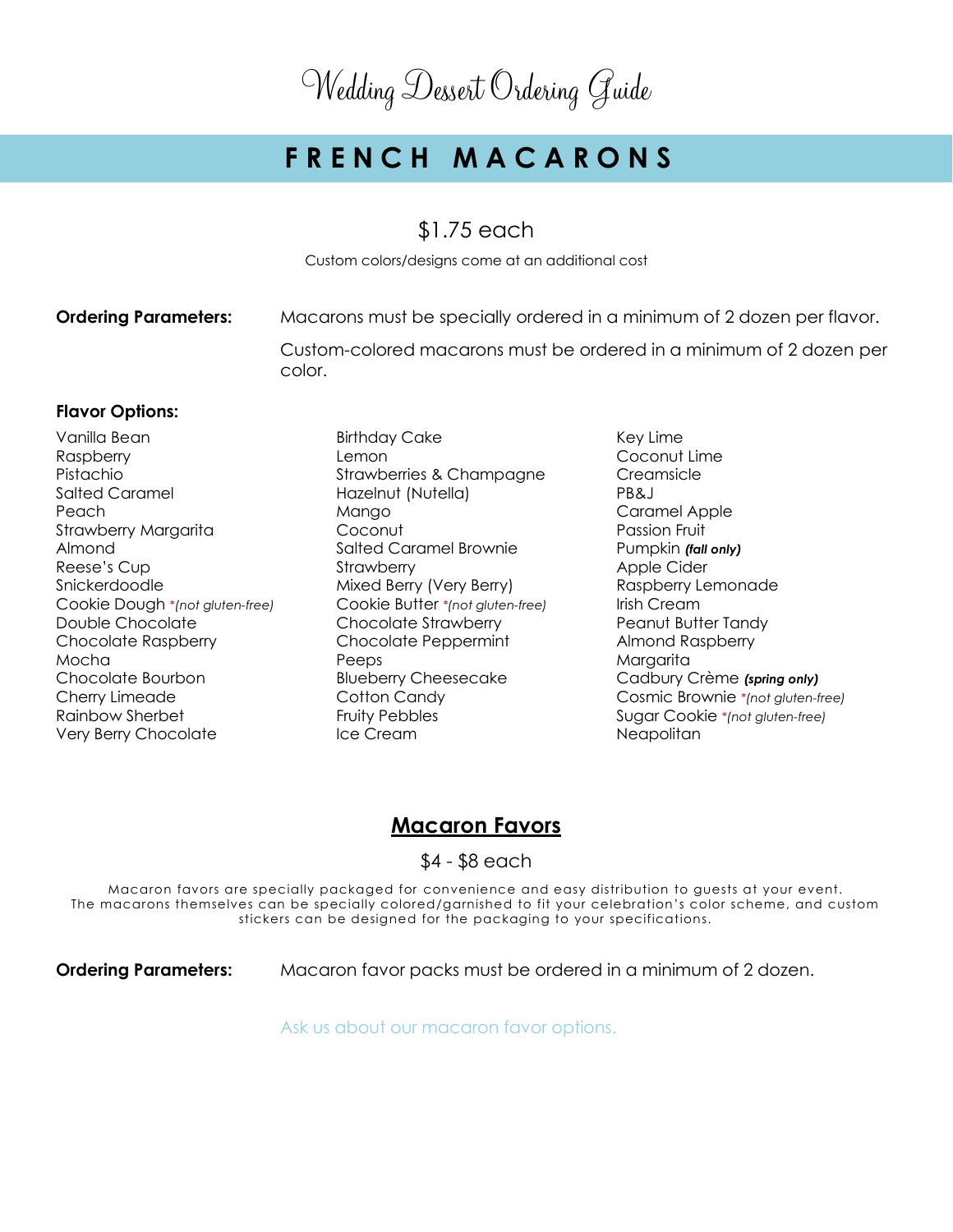# **C O O K I E S**

### **Regular Cookies**

\$3 each (standard size) **//** \$1.75 each (minis)

#### **Vegan Cookies**

*available only in select flavors*

\$4 each (standard size) **//** \$2.50 each (minis)

### **Decorated Sugar Cookies**

\$5+ each (standard size only) *pricing is determined by complexity of design*

**Ordering Parameters:** Cookies must be ordered in a minimum of 1 dozen per flavor in standard size, and 2 dozen per flavor in minis.

> Click **[here](https://flavorcupcakery.com/custom-cookie-gallery/)** to view our Custom Cookie Gallery for inspiration if you're interested in decorated sugar cookies.

#### **Flavor Options:**

Chocolate Chip \* Chocolate Chip Walnut \* Double Chocolate Oatmeal Raisin Oatmeal Chocolate Chip Walnut Peanut Butter Snickerdoodle Sugar Gingerbread *(winter only)*

M&M Comfort (Pecan/Butterscotch/Marshmallow) \*

#### \* *= available in vegan*

## **W H O O P I E P I E S**

\$4 each (standard size) **//** \$2.50 each (minis) **Ordering Parameters:** Whoopie Pies must be ordered in a minimum of 1 dozen per flavor in standard size, and 2 dozen per flavor in minis. **Flavor Options:** Cookie Dough Cookies n' Cream Red Velvet Pumpkin *(fall only)* Oatmeal Maple Oatmeal Walnut Chocolate Chip Mint Oreo Chocolate Peppermint Chocolate Marshmallow *(can get colored sprinkles)* Salted Caramel **Chocolate Peanut Butter**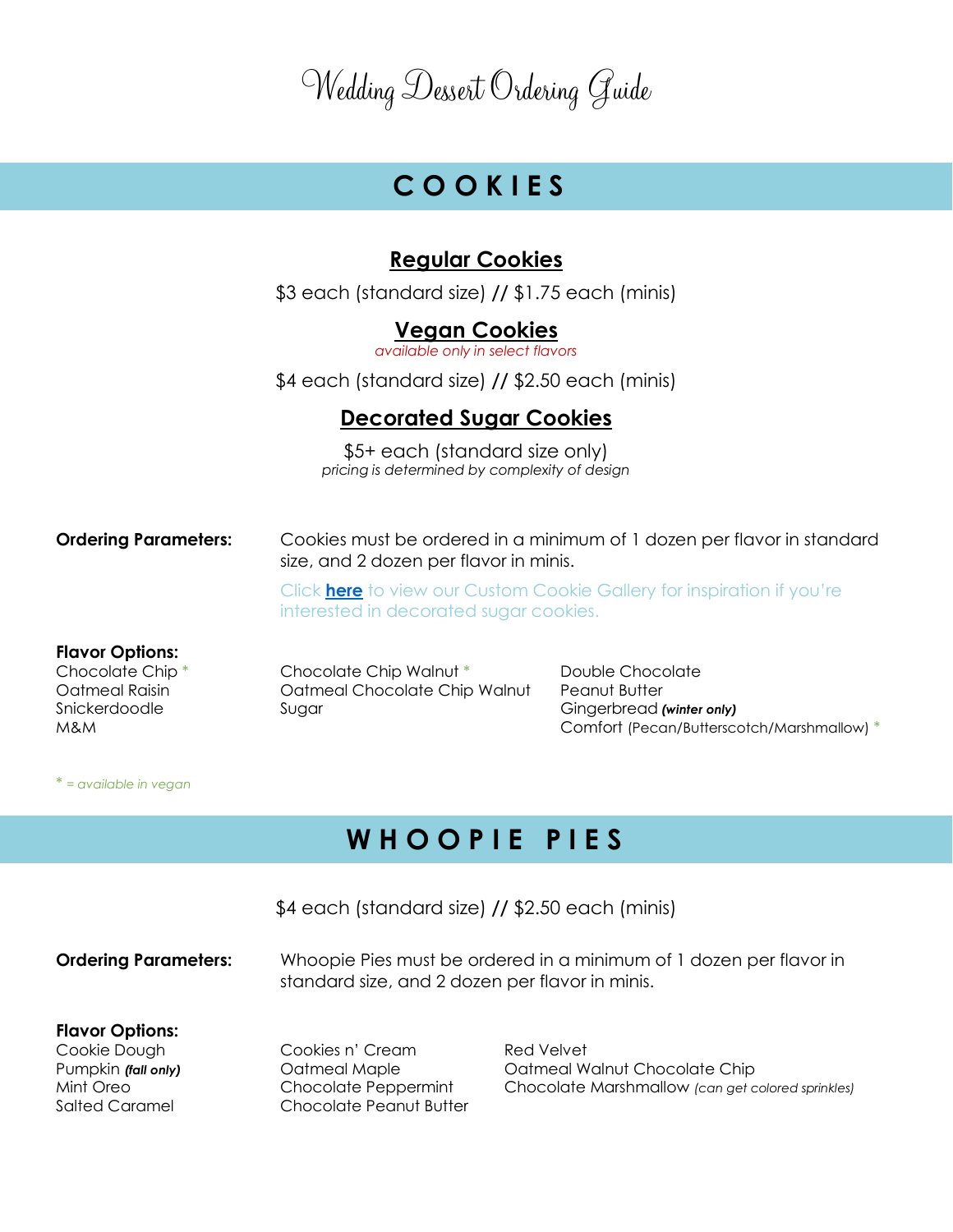# **C A K E P O P S**

### \$4 each (basic) **//** \$5+ each (custom)

*pricing is determined by complexity of design and packaging needs.*

**Ordering Parameters:** Cake pops must be ordered in a minimum of 1 dozen per flavor/design. You must provide a photo example or color reference if you want specific décor.

#### **Flavor Options:**

| Lemon                       |
|-----------------------------|
| Strawberry                  |
| Almond                      |
| <b>Chocolate Peppermint</b> |
| <b>Chocolate Raspberry</b>  |
| Chocolate Strawberry        |
| Peanut Butter Tandy         |
|                             |

## **T R U F F L E S**

### \$1.75 each

| Truffles must be ordered in a minimum of 2 dozen per flavor/design. |                                                                                                                                |
|---------------------------------------------------------------------|--------------------------------------------------------------------------------------------------------------------------------|
|                                                                     |                                                                                                                                |
|                                                                     |                                                                                                                                |
| Chocolate Orange Grand Marnier                                      | Irish Cream                                                                                                                    |
| Cookies n' Cream                                                    | Pumpkin Spice (fall only)                                                                                                      |
| Red Velvet                                                          | Lucky Charms                                                                                                                   |
| Straight Up Cookie Dough                                            | Cinnamon Bun                                                                                                                   |
| Almond Joy                                                          | Cotton Candy                                                                                                                   |
| Chocolate Almond                                                    | Chocolate Bourbon                                                                                                              |
| <b>Fruity Pebbles</b>                                               | Carrot Cake                                                                                                                    |
| Deep Fried Oreo                                                     | <b>Butterfinger</b>                                                                                                            |
|                                                                     | Certain flavors can be specially colored if desired.<br>You must provide a photo example/reference if you want specific décor. |

Raspberry Amaretto Birthday Cake

Chocolate Raspberry **Monster Cookie Almond** Almond Brownie Batter **Sugar Cookie Dough Peanut Butter Tandy Peanut Butter Tandy** Crumb Cake **Peach Cobbler** Peach Cobbler Snickerdoodle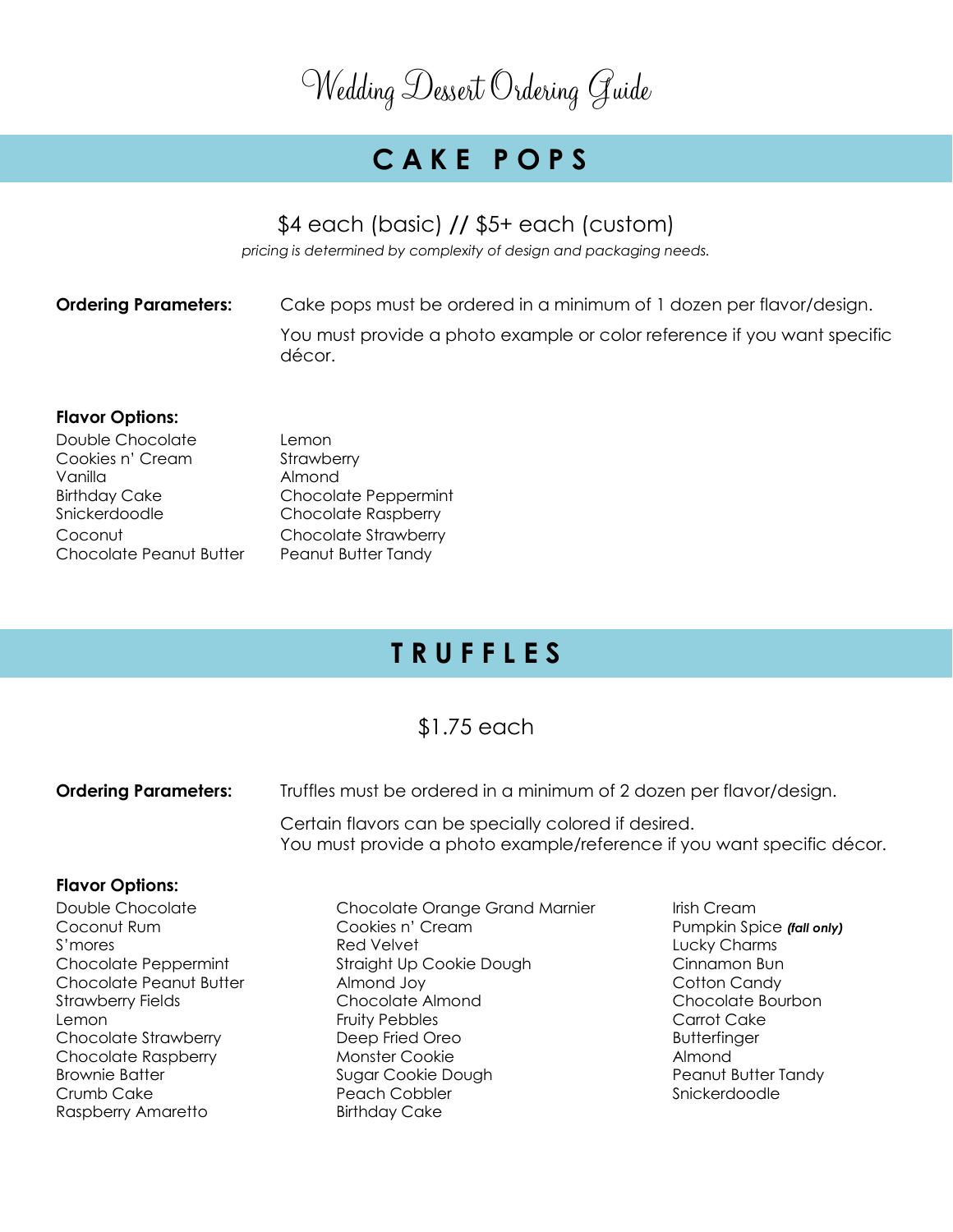## **B R O W N I E S**

#### **Regular Brownies**

\$3.50 each (standard size) **//** \$2 each (minis)

#### **Gluten-Free Brownies**

\$4 each (standard size) **//** \$2.50 each (minis)

**Ordering Parameters:** Brownies must be ordered in a minimum of 1 dozen per flavor in standard size, and 2 dozen per flavor in minis.

**Flavor Options:** Chocolate Chip\* Black Bottom\*

\* *= available in gluten-free*

# **F L A V O R B A R S**

### \$4 each

*Standard size only*

**Ordering Parameters:** Flavor Bars must be ordered in a minimum of 1 dozen per flavor.

#### **Flavor Options:**

Raspberry Cheesecake Brownie Caramel Apple Cheesecake Lemon Crunch S'mores Strawberry Cheesecake Oreo Cookie Dough Cheesecake Peach Cheesecake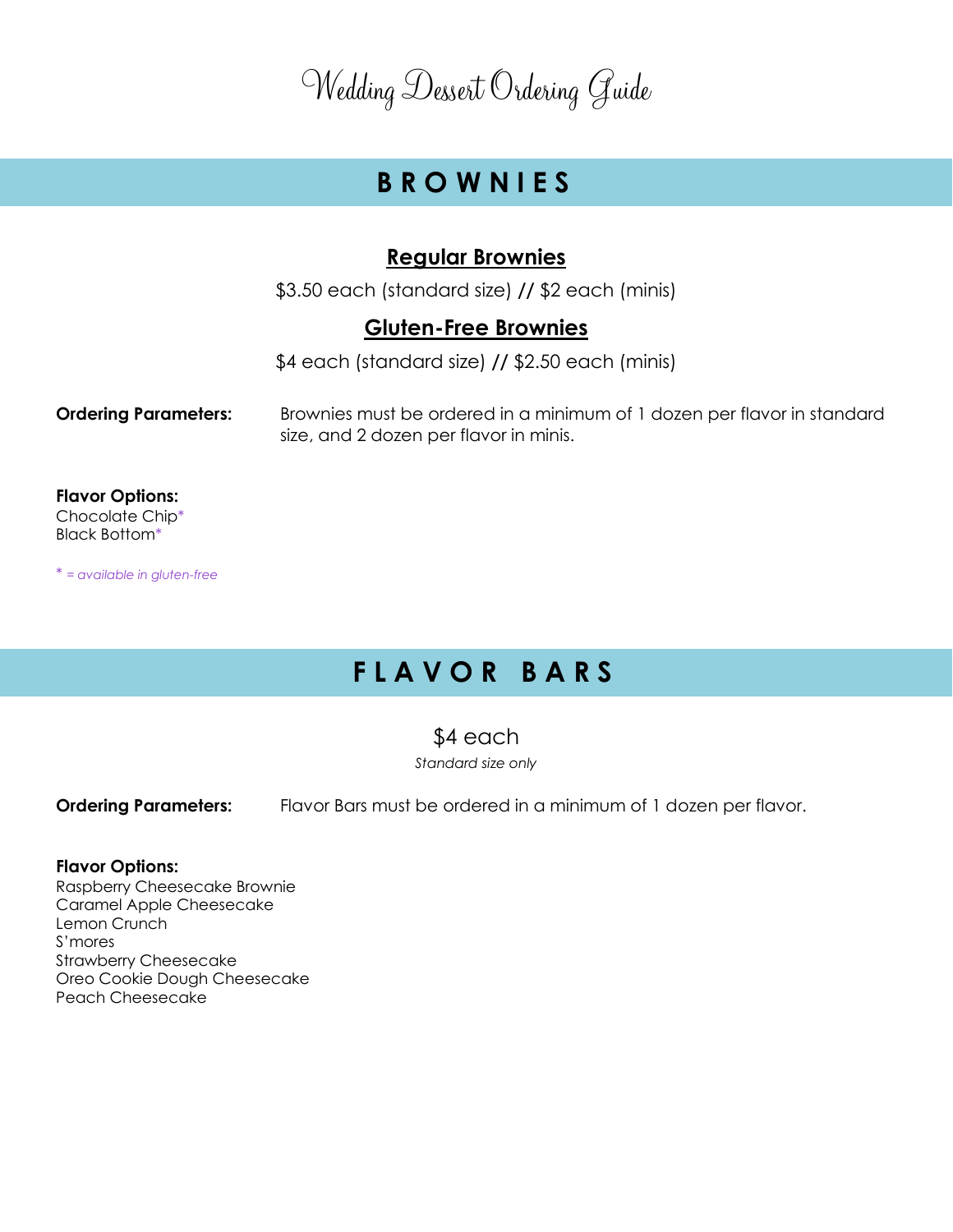## **P I E S**

### **Regular Crust Pies**

\$2.50 (minis) // \$5 (petite) // \$25 (9")

### **Special Dietary Crust Pies**

\$2.75 (minis) // \$5.50 (petite) // \$28 (9")

**Ordering Parameters:** Mini pies must be ordered in a minimum of 2 dozen per flavor. Petite pies must be ordered in a minimum of 1 dozen per flavor. 9-inch pies must be ordered in a minimum of 1 per flavor.

**Flavor Options:**

Pumpkin \* *(fall only)* Pecan \* Good Times (Berger Cookie) Mixed Berry \* \* Cherry \* \* Blueberry \* \* Peach \* \*

*\* = available in vegan \* = available in gluten-free*

Apple \* \* The Cranberry Apple Walnut \* \*

### **Dish/Parfait Pies**

*The mini, petite, and jar-size versions of these pies are served in a dish with a spoon.*

\$2.75 (mini parfaits) // \$4.50 (petite parfaits) // \$5.50 (parfait jars) // \$25 (9")

**Ordering Parameters:** Mini parfait pies must be ordered in a minimum of 2 dozen per flavor. Petite and Jar parfait pies must be ordered in a minimum of 1 dozen per flavor.

#### 9-inch dish pies must be ordered in a minimum of 1 per flavor.

#### **Flavor Options:**

Coconut Cream **Banana Cream** Banana Cream Turtle Cheesecake Lemon Cream Chocolate Cream Butter Pecan Cheesecake Key Lime Chocolate Peanut Butter Cherry Cheesecake Strawberry Cheesecake Raspberry Cheesecake Oreo Cheesecake Pumpkin Cheesecake *(fall only)*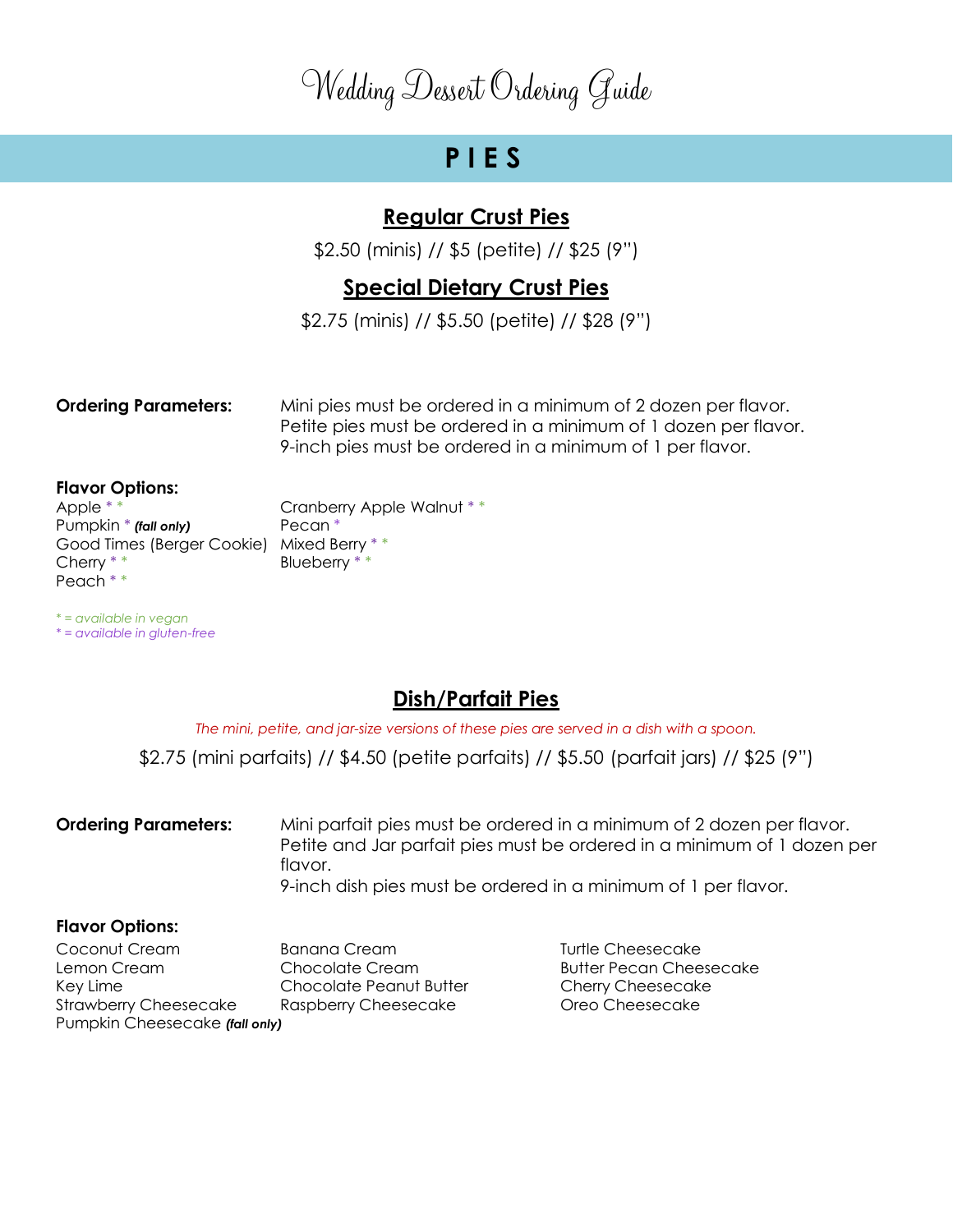# **C A K E P A R F A I T S**

\$2.75 (mini parfaits) // \$4.50 (petite parfaits) // \$5.50 (parfait jars)

**Ordering Parameters:** Mini cake parfaits must be ordered in a minimum of 2 dozen per flavor. Petite and Jar cake parfaits must be ordered in a minimum of 1 dozen per flavor.

#### **Flavor Options:**

| <b>Strawberry Shortcake</b> | Raspberry Shortcake                    |
|-----------------------------|----------------------------------------|
| Lemon Raspberry             | Lemon Strawberry                       |
| Mixed Berry                 | Lemon Coconut                          |
| Pina Colada                 | Milky Way                              |
| S'mores                     | Tiramisu                               |
| <b>Chocolate Raspberry</b>  | Chocolate Strawberry                   |
| Tres Leches                 | Vanilla Raspberry                      |
| Eggnog (winter only)        | Peppermint Hot Chocolate (winter only) |
| Tuxedo                      |                                        |

# **P U S H P O P S**

### \$4 each

Custom colors/designs come at an additional cost

**Ordering Parameters:** Push Pops must be ordered in a minimum of 1 dozen per flavor.

#### **Flavor Options:**

- Vanilla Chocolate Cookies n' Cream Snickerdoodle Vanilla Chocolate Red Velvet Strawberry Vanilla **Lemon**
- Chocolate Vanilla Vanilla Strawberry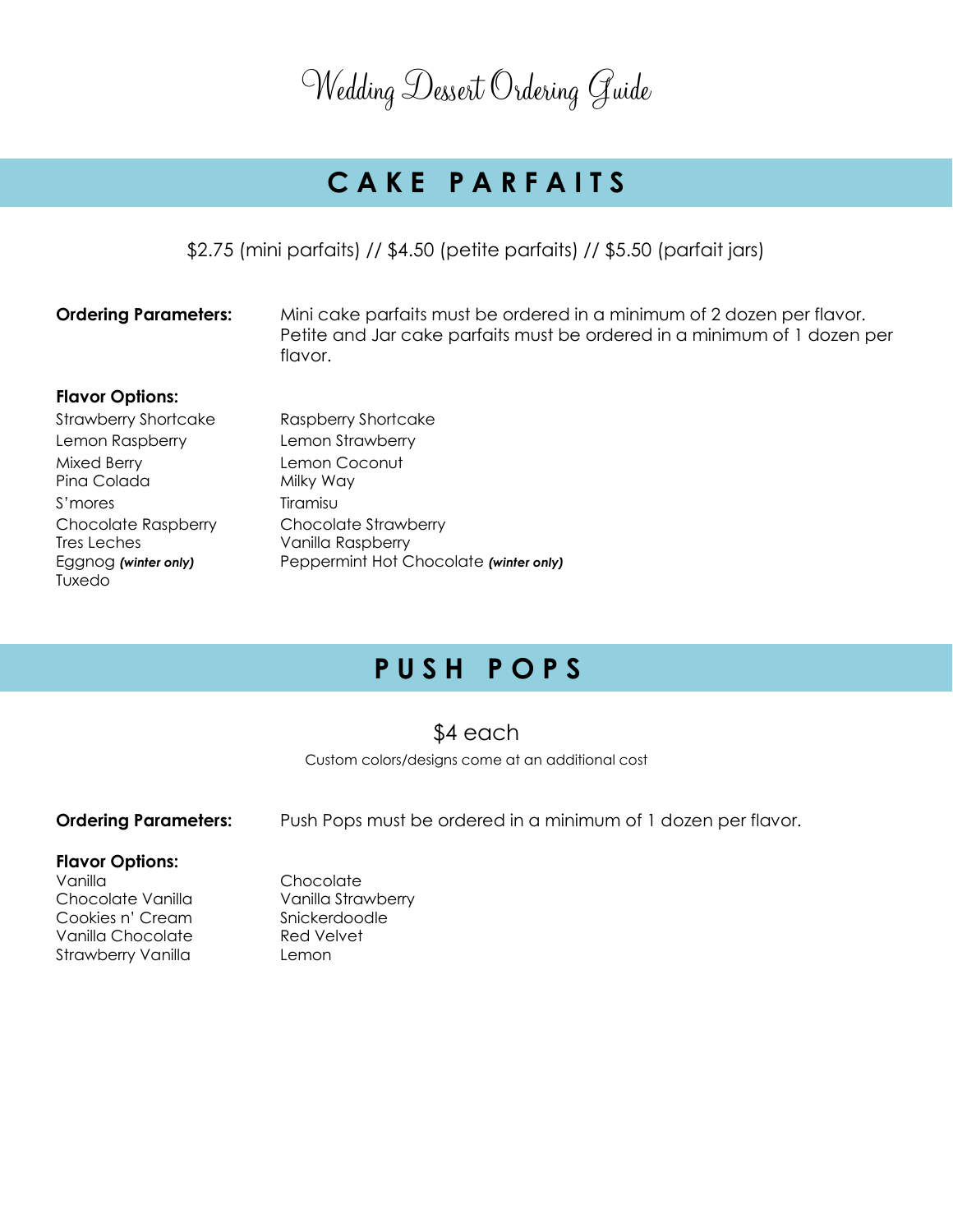# STRAIGHT UP COOKIE DOUGH

\$2.75 (mini parfaits) // \$4.50 (petite parfaits) // \$4.00 (cups)

**Ordering Parameters:** Straight Up Cookie Dough mini parfaits must be ordered in a minimum of 2 dozen per flavor. Petite parfaits and cups must be ordered in a minimum of 1 dozen per flavor.

#### **Flavor Options:**

Chocolate Chip M&M Sugar Cookie Monster Cookie S'mores Fudge Brownie Peanut Butter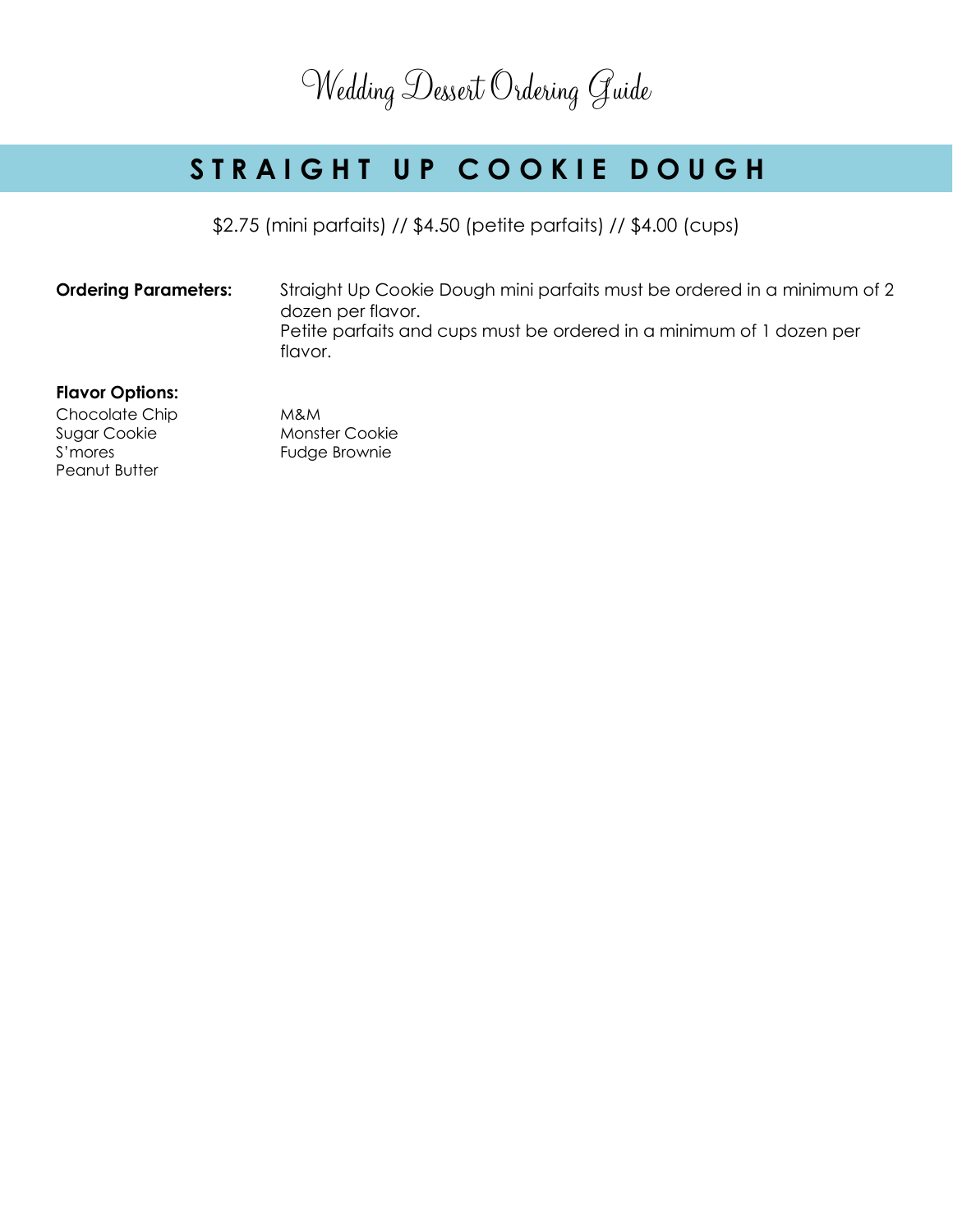# **W E D D I N G C A K E S**

We're happy to offer beautiful wedding cakes for your special day. **Wedding Cakes can be ordered in conjunction with a minimum of \$150 in other product.**

### **Base Pricing**

| <b>2-tier, small</b> $(4" + 6" - avg. 22$ servings)\$88 regular $//$ \$105 gluten-free     |  |
|--------------------------------------------------------------------------------------------|--|
| <b>2-tier, standard</b> $(6" + 8" - avg. 40$ servings)\$160 regular // \$192 gluten-free   |  |
| <b>2-tier, large</b> (8"+10" - avg. 55 servings)\$220 regular // \$264 gluten-free         |  |
| <b>3-tier, small</b> $(4" + 6" + 8" - avg. 45$ servings)\$180 regular // \$216 gluten-free |  |
| 3-tier, standard (6"+8"+10" - avg. 75 servings \$300 regular // \$360 gluten-free          |  |

*Some decorative elements come at an additional cost.*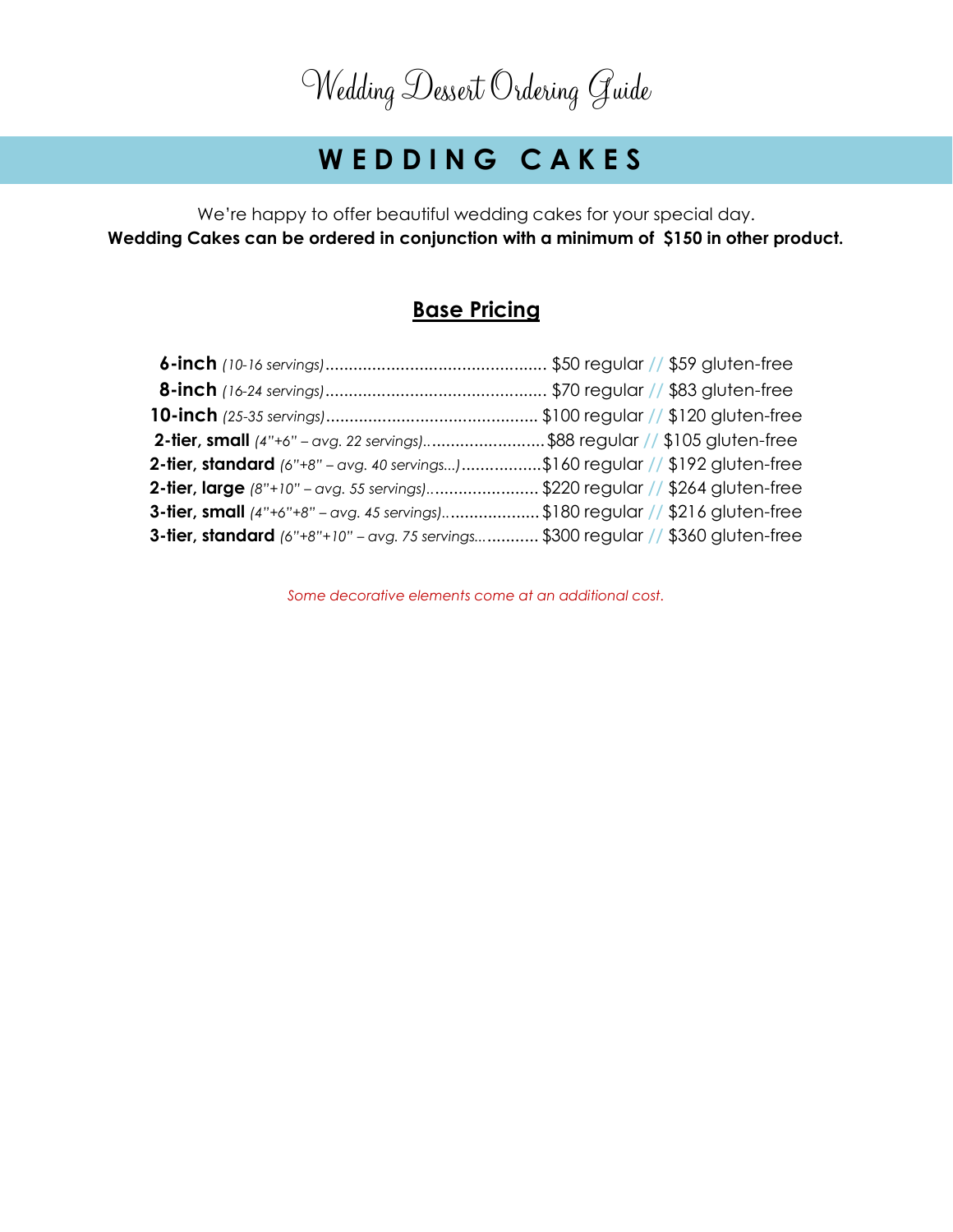# **W E D D I N G C A K E S**

*(continued)*

#### **Flavor Options**

Wedding cakes are typically frosted on the outside with vanilla buttercream, with the other flavor elements contained on the inside. We can use different frostings upon request.

Classic Vanilla **\*** Classic Funfetti **\***

Chocolate Vanilla **\*** Classic Chocolate **\***

Vanilla Chocolate  $*$  **Red Velvet**  $*$  Red Velvet  $*$ *Vanilla cake, chocolate buttercream filling Red velvet cake, cream cheese filling*

Black Bottom **\***  $\qquad \qquad$  Salted Caramel **\*** *Chocolate cake, cream cheese filling w/ mini chocolate chips Chocolate cake, salted caramel buttercream filling*

Chocolate Peanut Butter **\*** Cookies n' Cream

Classic Marble **\*** Snickerdoodle **\*** *Swirled vanilla/chocolate cake, vanilla & chocolate buttercream filling Cinnamon cake, cinnamon cream cheese filling*

Strawberry Cheesecake **Manufacture Cheesecake** Wedding Cake \* *Vanilla cake w/ graham crust, cheesecake & strawberry buttercream filling Almond cake, vanilla buttercream filling*

Boston Cream **\*** Decadent Chocolate **\*** *Vanilla cake, pastry cream & chocolate ganache filling Chocolate cake, chocolate ganache filling*

*Chocolate cake, cream cheese & chocolate ganache filling Vanilla cake, edible cookie dough filling*

Mud Pie Coconut **\*** *Chocolate cake, chocolate pastry cream & Oreo crumb filling Coconut cake, vanilla buttercream filling*

Luscious Lemon **\*** Strawberry Fields **\*** *Lemon cake, lemon curd & lemon buttercream filling Strawberry cake, strawberry compote filling*

Strawberry Shortcake **\*** Carrot **\***

Mint Chocolate Chip  $*$  **Contract Contract Contract Contract Contract Contract Contract Contract Contract Contract Contract Contract Contract Contract Contract Contract Contract Contract Contract Contract Contract Contract** *Chocolate cake, mint buttercream filling w/ mini chocolate chips Cotton candy cake, cotton candy buttercream filling*

Mocha Latte \*<br>Chocolate cake, espresso pastry cream filling **the control of the control of the Chocolate** Bread pudding

Turtle Cheesecake **\*** Peanut Butter Tandy **\*** *Chocolate cake, cheesecake & caramel buttercream filling w/ pecans Vanilla cake, whipped PB & milk chocolate filling*

German Chocolate **\*** Chocolate Strawberry **\*** *Chocolate cake, chocolate ganache & caramel/coconut/pecan filling* 

Raspberry Cheesecake Chocolate Raspberry **\*** *Vanilla cake w/ graham crust, cheesecake & raspberry buttercream filling Chocolate cake, raspberry compote filling*

Almond Raspberry **\*** Vanilla Raspberry **\*** *Almond cake, raspberry compote filling Vanilla cake, raspberry compote filling*

*Vanilla cake, vanilla buttercream filling Vanilla funfetti cake, vanilla buttercream filling*

*Chocolate cake, vanilla buttercream filling Chocolate cake, chocolate buttercream filling*

*Chocolate cake, peanut butter filling Chocolate cake, Oreo buttercream filling*

Tuxedo **\*** Cookie Dough

*Vanilla cake, strawberry compote filling Carrot cake, cinnamon cream cheese filling*

*Chocolate cake, espresso pastry cream filling Bread pudding cake, maple buttercream filling*

**\*** *= available in gluten-free*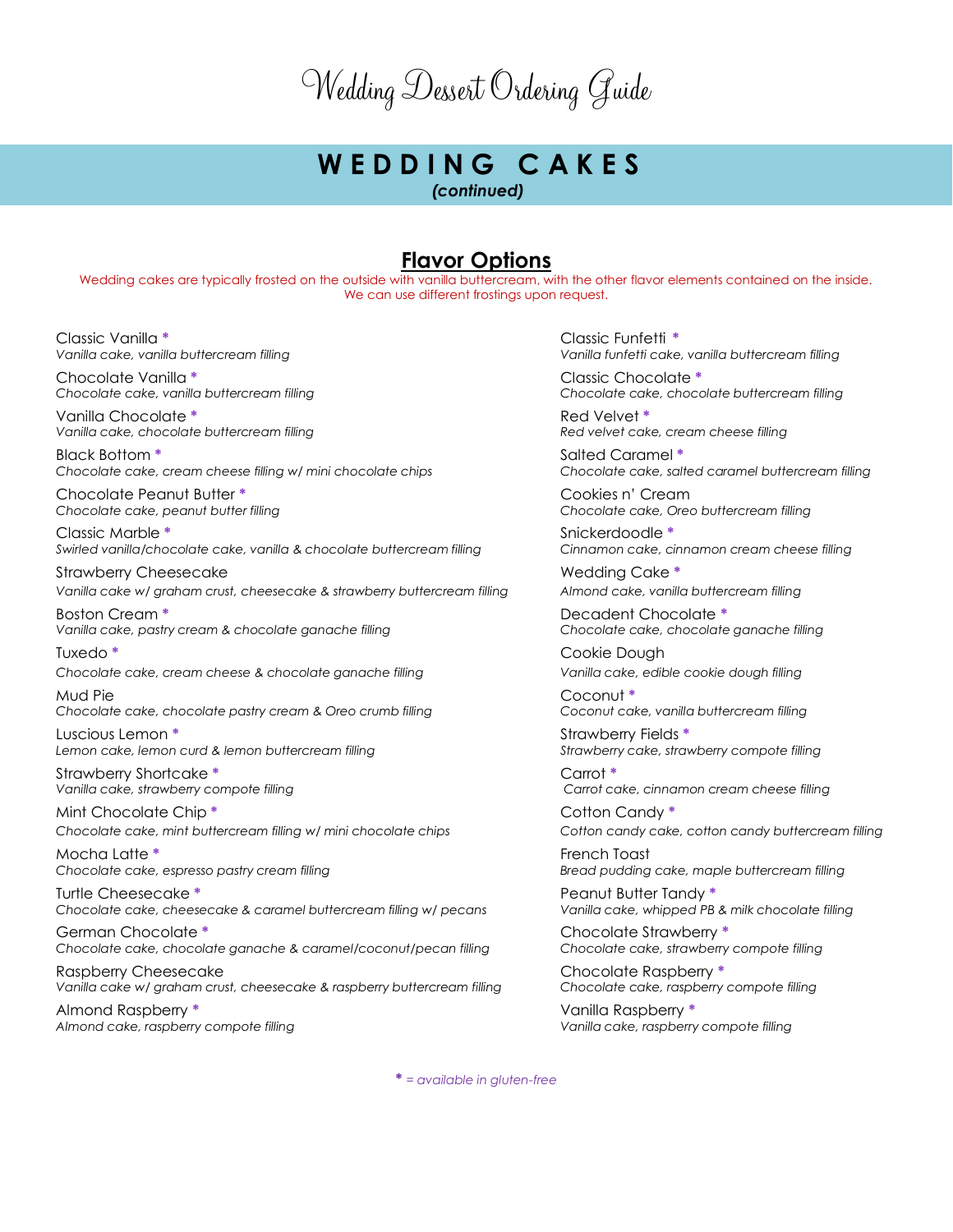### **W E D D I N G C A K E S**  *(continued)*

#### **Style Options**



#### **Rustic Swirl Vertical Rustic Elegant Swirl**







#### **Additional Design Upcharges (can be applied to any cake style)**

#### **Silk flowers** – \$10

\*We carry roses and peonies in blush, ivory, and white; as well as simple greenery. If you are interested in having fresh flowers added to your cake besides those options, they will need to be provided by you and applied at the venue.

**Colored Frosting** – \$5 *(must provide us with a color swatch)*

#### **Ribbon Border** - \$2

\*We carry a variety of ribbon colors in-house and can add them to your cake for this \$2 charge if desired. If you would like a specific ribbon that you want to ensure matches your décor, you will need to bring the ribbon in to us at least 2 days prior to your event date.

#### **Plain Smooth Naked**